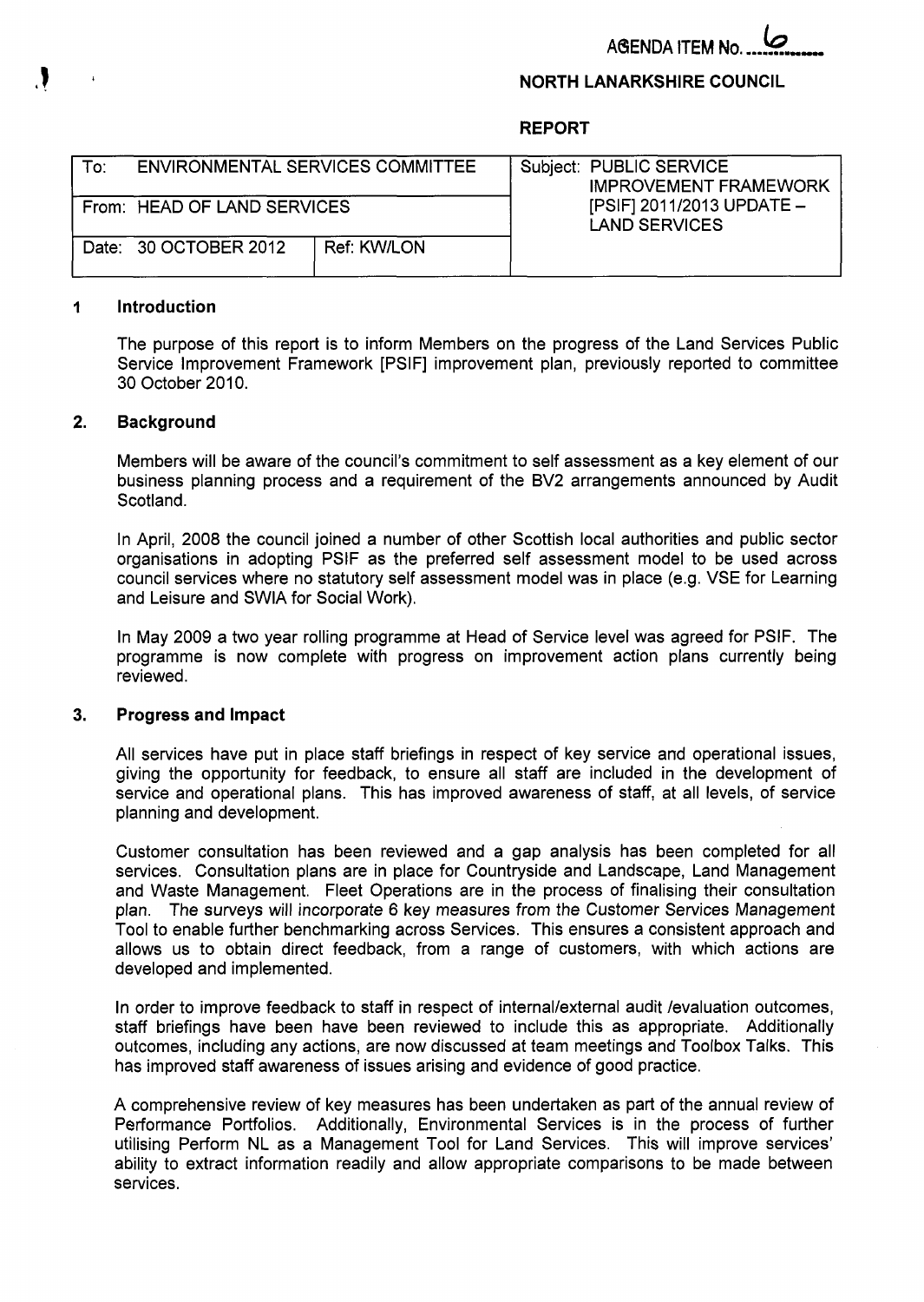A review has been undertaken of the PRD process across Land Services. A number of  $\mathbf{V}$ mechanisms have been put in place to record PRD activity. This will ensure improved monitoring and a more effective PRD process enhancing both service output and employee satisfaction. Land Services will continue to evaluate these mechanisms.

Ongoing and new actions are detailed in Appendix 1.

#### 4. **Recommendation**

It is recommended that Members note the content of this report.

 $\mathcal{L}$ a Ô KENNETH WILSON

## **HEAD OF LAND SERVICES**

Local Government Access to Information Act: for further information about this report please contact Kenneth Wilson Head of Land Services (01236 632655)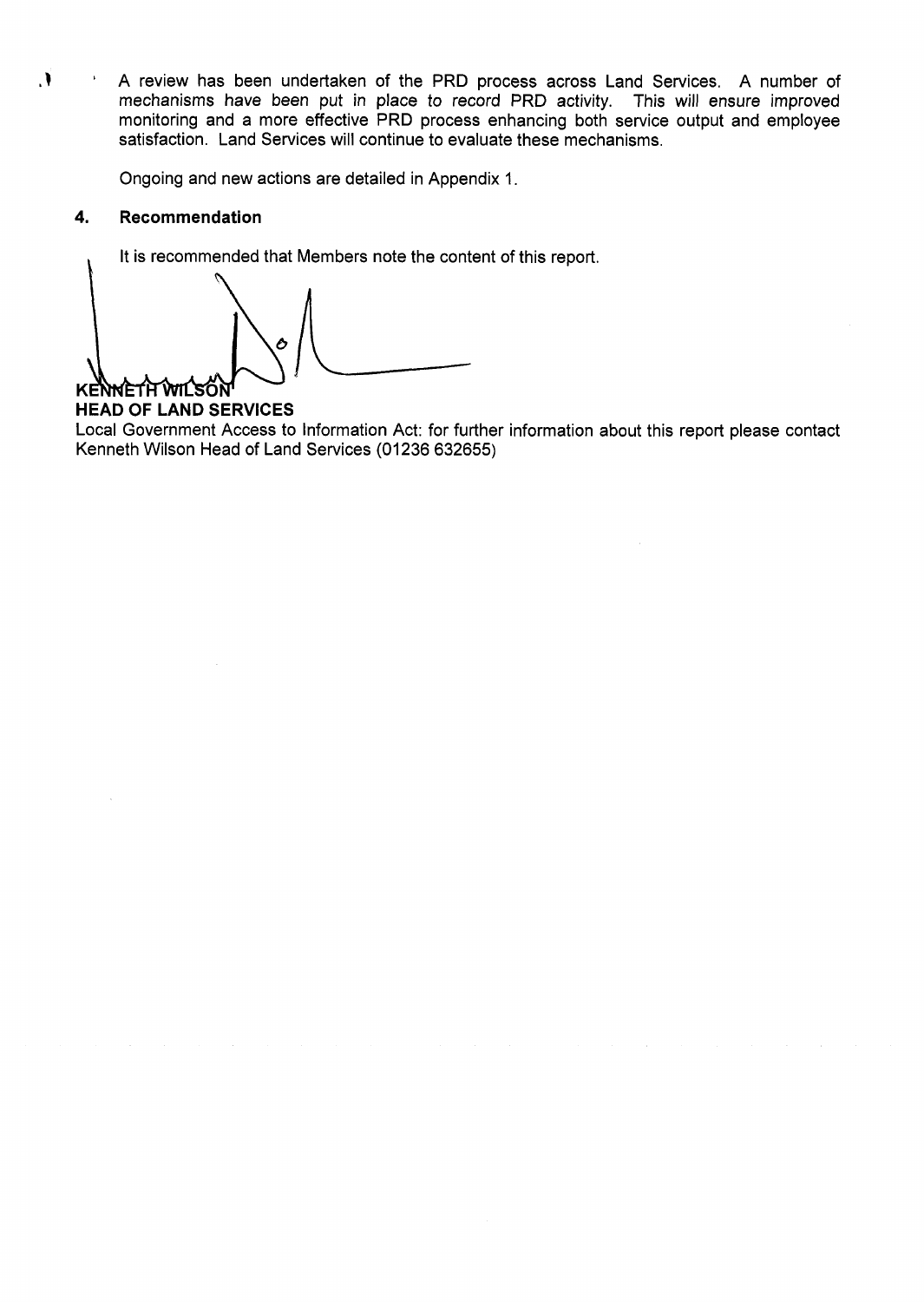



# **LAND SERVICES** PSIF Improvement Action Plan - Update 2011 - 2013<br>October 2011

| <b>Action</b>                                                                                                          | <b>Expected</b><br><b>Timescale</b> | Progress to date                                                                                                                                                                                                                                                                                                                                                                                                                                                                                                                                                                                                                                                                                                                                                      | <b>Complete</b> | Ongoing | <b>Not</b><br>Progressed | <b>New</b> |
|------------------------------------------------------------------------------------------------------------------------|-------------------------------------|-----------------------------------------------------------------------------------------------------------------------------------------------------------------------------------------------------------------------------------------------------------------------------------------------------------------------------------------------------------------------------------------------------------------------------------------------------------------------------------------------------------------------------------------------------------------------------------------------------------------------------------------------------------------------------------------------------------------------------------------------------------------------|-----------------|---------|--------------------------|------------|
| Include staff at all levels in<br>the development of service<br>/operational plans (including<br>Key Service Measures) | <b>March 2013</b>                   | All services have staff briefings in place in<br>respect of key service and operational issues,<br>which also provide the opportunity for<br>feedback. Notice boards are also utilised.<br>Additionally, the Corporate Communications<br>Network is developing a corporate<br>communications strategy.<br>A more focussed approach will be introduced<br>next year within services once 3 year<br>planning in place and restructures have been<br>implemented particularly in relation to<br>supervisors and managers to develop their<br>understanding and ability to cascade the<br>relevant information to staff.<br>Additionally, the PRD process is used to<br>highlight actions from service/operational<br>plans and staff contribution to achieving<br>these. |                 |         |                          |            |
| Develop customer<br>consultation across Land<br><b>Services</b>                                                        | March 2013                          | The Business Intelligence Unit has completed<br>a gap analysis for Land Services.                                                                                                                                                                                                                                                                                                                                                                                                                                                                                                                                                                                                                                                                                     |                 | V       |                          |            |

**Appendix 1**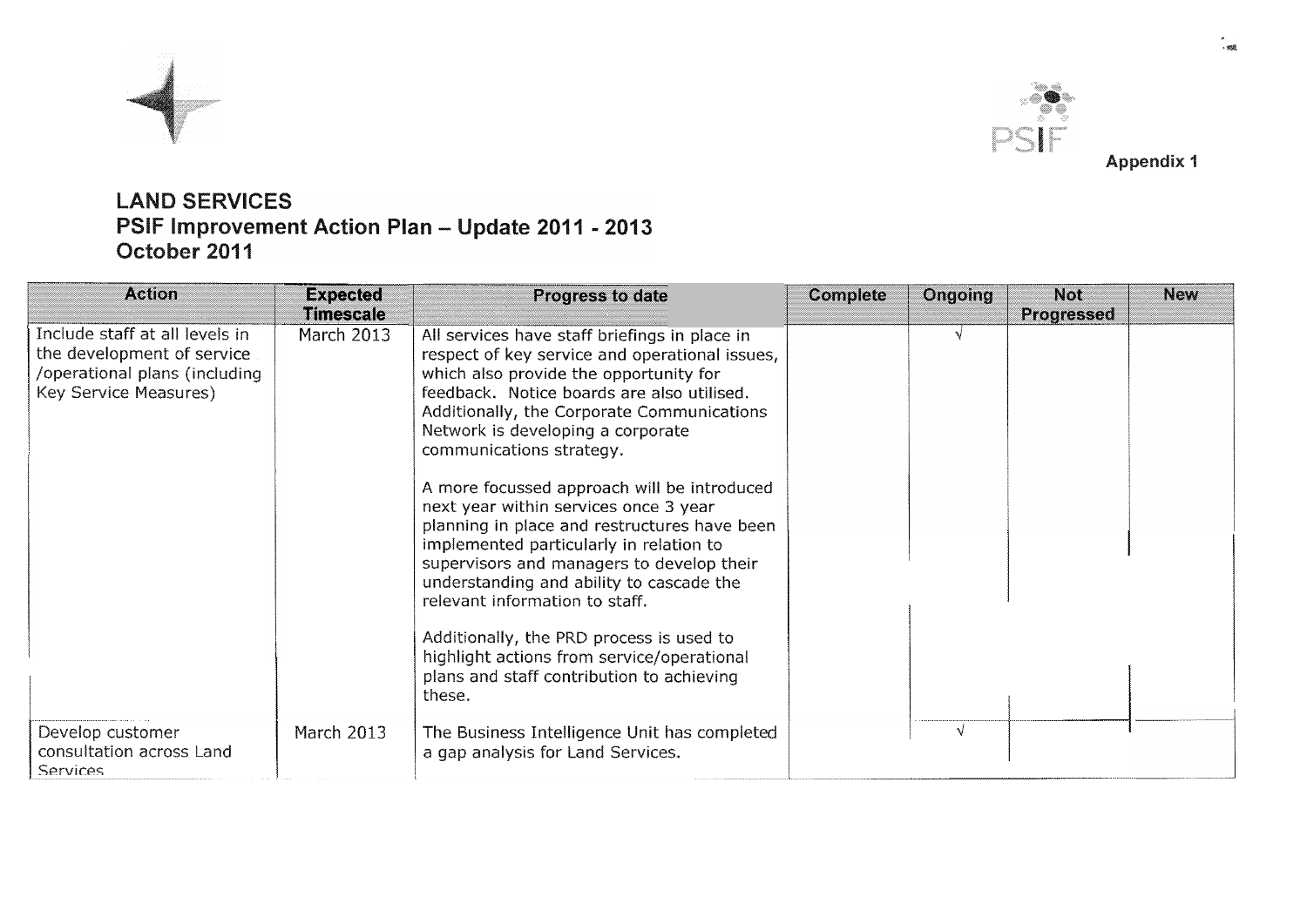

I



| <b>Action</b>                                                                                                                                   | <b>Expected</b><br><b>Timescale</b> | <b>Progress to date</b>                                                                                                                                                                                                                                                                                                                  | <b>Complete</b> | Ongoing    | <b>Not</b><br>Progressed | <b>New</b> |
|-------------------------------------------------------------------------------------------------------------------------------------------------|-------------------------------------|------------------------------------------------------------------------------------------------------------------------------------------------------------------------------------------------------------------------------------------------------------------------------------------------------------------------------------------|-----------------|------------|--------------------------|------------|
|                                                                                                                                                 |                                     | Consultation plans are in place for<br>Countryside & Landscape, Land Management<br>and Waste Management. Plan has been<br>drafted for Fleet Operations.<br>It should also be noted that we are<br>incorporating 6 key indicators in line with the<br><b>Customer Services Management Tool to</b><br>enable benchmarking across services. |                 |            |                          |            |
| Continue to develop findings<br>reports, incorporating action<br>to be taken and detailing<br>how this information is fed<br>back to customers. | <b>March 2013</b>                   |                                                                                                                                                                                                                                                                                                                                          |                 |            |                          |            |
| Improve feedback to<br>appropriate staff in respect<br>of identified internal /<br>external audit/assessment<br>outcomes                        | March 2011                          | Staff are notified of outcome of internal /<br>external audits via staff briefings and notice<br>boards. These are also discussed at<br>managers meetings.                                                                                                                                                                               | v               |            |                          |            |
|                                                                                                                                                 |                                     | Action plans are developed and implemented<br>to ensure any issues are addressed. The<br>Business Intelligence Unit has updated the<br>Audit database to monitor action taken and<br>ensure compliance with agreed timescales.                                                                                                           |                 |            |                          |            |
| Introduce more formal<br>monitoring of Key Service<br>measures, including target                                                                | March 2013                          | A comprehensive review of key measures<br>has been undertaken as part of the annual<br>review of Performance Portfolios.                                                                                                                                                                                                                 |                 | $\sqrt{ }$ |                          |            |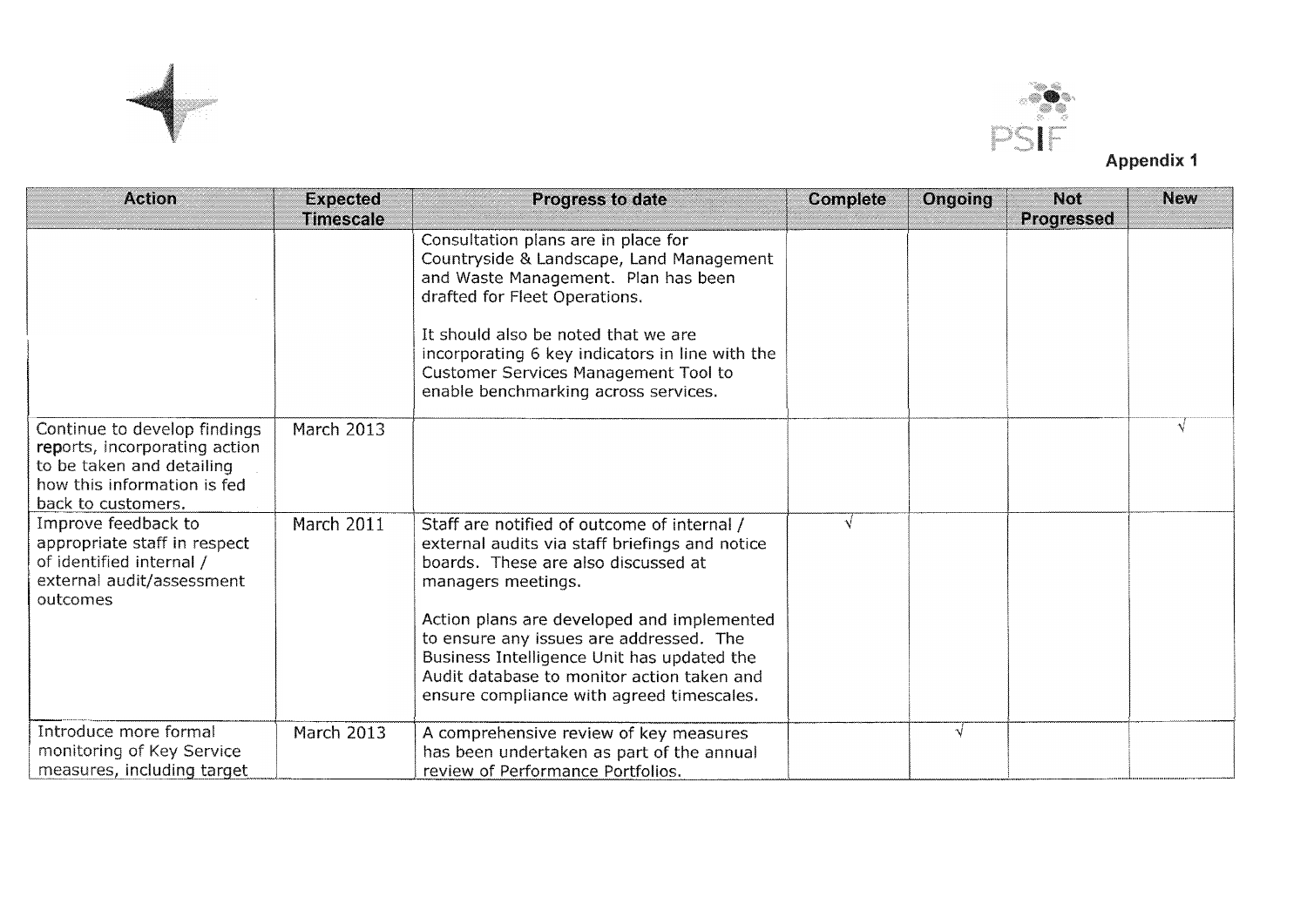



**Appendix 1** 

| <b>Action</b>                                                                                                                                              | <b>Expected</b><br><b>Timescale</b> | <b>Progress to date</b>                                                                                                                                                                                                                                                                                                                                   | <b>Complete</b> | Ongoing | <b>Not</b><br>Progressed | <b>New</b> |
|------------------------------------------------------------------------------------------------------------------------------------------------------------|-------------------------------------|-----------------------------------------------------------------------------------------------------------------------------------------------------------------------------------------------------------------------------------------------------------------------------------------------------------------------------------------------------------|-----------------|---------|--------------------------|------------|
| setting and include those<br>identified as part of the PSIF<br>exercise. Further utilise<br>Perform NL as a<br>management Tool for Land<br><b>Services</b> |                                     | Additionally, Environmental Services is in the<br>process of developing Land Services strategy<br>Maps in Perform NL. This will improve<br>services' ability to extract information readily<br>and allow appropriate comparisons to be<br>made between services.                                                                                          |                 |         |                          |            |
| Complete further analysis of<br>staff survey to gauge<br>people's perceptions                                                                              | March 2012                          | Core People Measures are now part of every<br>Performance Portfolio and therefore part of<br>the ongoing review process with regard to<br>targets.                                                                                                                                                                                                        |                 |         |                          |            |
|                                                                                                                                                            |                                     | Next staff survey expected to be undertaken<br>March 2012, subsequently new results will be<br>available for review by Land Services Senior<br>Management Team.                                                                                                                                                                                           |                 |         |                          |            |
| Introduce more robust<br>monitoring of PRD's which<br>have been completed                                                                                  | December<br>2010                    | Managers in Countryside & Landscape, Fleet<br>Operations and Waste Management Services<br>have introduced varied mechanisms to<br>record PRD activity.                                                                                                                                                                                                    |                 |         |                          |            |
|                                                                                                                                                            |                                     | Land Management are in the process of<br>reviewing the deployment of PRD process,<br>with more focussed PRD's for managers and<br>supervisors, and possibly group PRD's for<br>front line staff. This will also include<br>monitoring of supervisors carrying out<br>reviews to ensure a consistent approach.<br>Once new approach is agreed, a recording |                 |         |                          |            |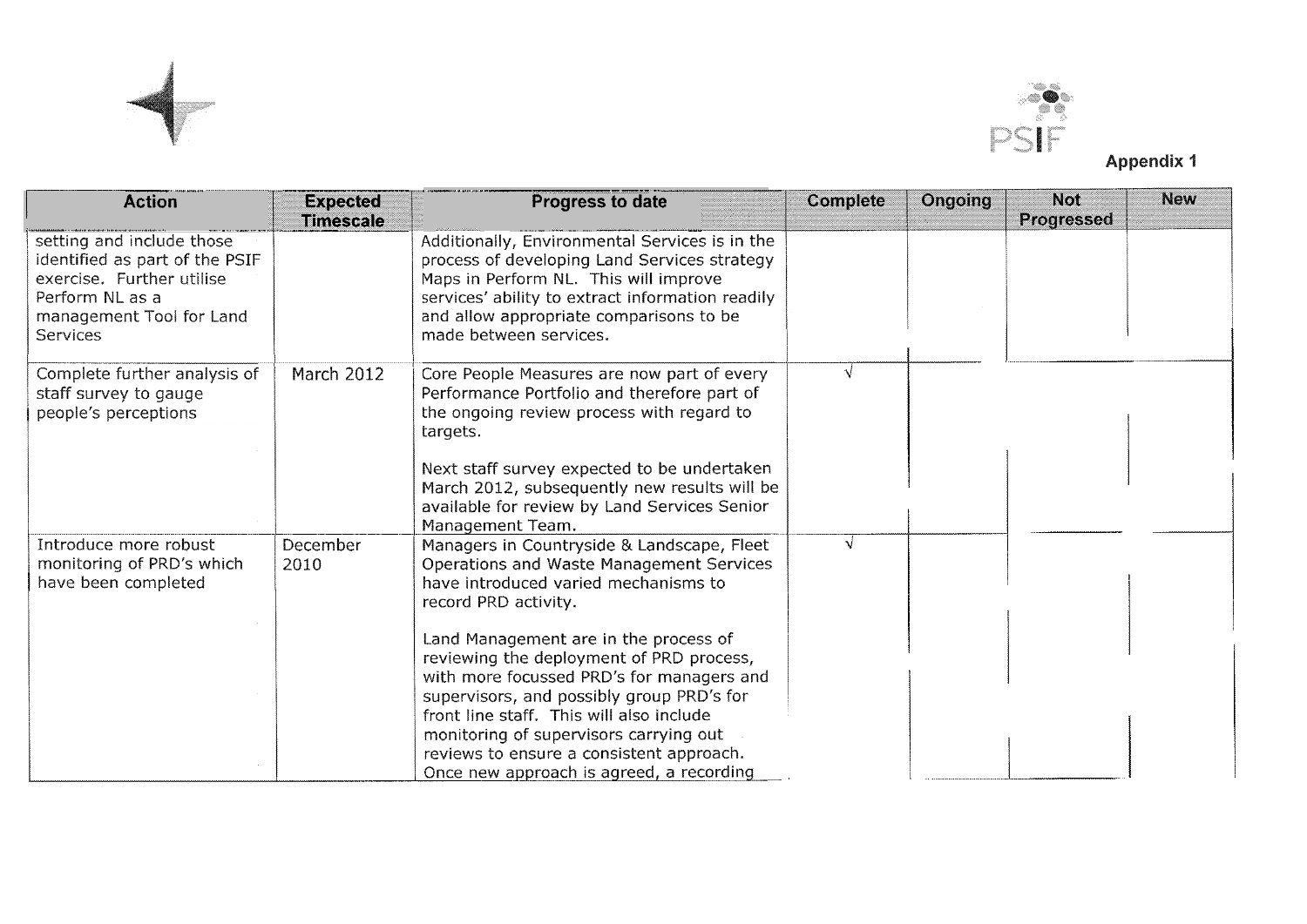



|                                                                                                 |                                     |                                                                                                                                                                                                                                                                                                                                                                                                                                                                                                                                                                                       |          |         | PSIF<br><b>Appendix 1</b> |            |  |  |
|-------------------------------------------------------------------------------------------------|-------------------------------------|---------------------------------------------------------------------------------------------------------------------------------------------------------------------------------------------------------------------------------------------------------------------------------------------------------------------------------------------------------------------------------------------------------------------------------------------------------------------------------------------------------------------------------------------------------------------------------------|----------|---------|---------------------------|------------|--|--|
| <b>Action</b>                                                                                   | <b>Expected</b><br><b>Timescale</b> | <b>Progress to date</b>                                                                                                                                                                                                                                                                                                                                                                                                                                                                                                                                                               | Complete | Ongoing | <b>Not</b><br>Progressed  | <b>New</b> |  |  |
|                                                                                                 |                                     | mechanism will be introduced.                                                                                                                                                                                                                                                                                                                                                                                                                                                                                                                                                         |          |         |                           |            |  |  |
| Carry out evaluation of<br>newly introduced<br>mechanisms to record PRD<br>activity.            | <b>March 2013</b>                   |                                                                                                                                                                                                                                                                                                                                                                                                                                                                                                                                                                                       |          |         |                           | v.         |  |  |
| Improve knowledge of<br>Contact Centre staff<br>regarding Land Services<br>remit                | March 2011                          | This action in the main refers to Land<br>Management who now have regular meetings<br>with contact centre staff in respect of<br>changes to service provision where<br>appropriate, to ensure they are aware of the<br>changes and can communicate this to<br>customers.<br>Other services liaise with contact centre, as<br>appropriate, to advise of change to services<br>and provision of new guidance or procedures.                                                                                                                                                             | N        |         |                           |            |  |  |
| Implement actions within<br><b>Environmental Services</b><br><b>Employee Survey Action Plan</b> | March 2013                          | An Employee Survey Action Plan has been<br>developed and progress is currently reported<br>to the Head of Land Services on a six<br>monthly basis. Progress is also discusses at<br>Team Meetings. A number of initiatives have<br>been put in place to address the actions<br>detailed in the plan. Some of which will be<br>formalised through the Corporate<br>Communications Strategy which is currently<br>being developed and full implementation and<br>evaluation of the PRD process.<br>Land Services plan to monitor future<br>progress via Operational Plans which will be |          | √       |                           |            |  |  |